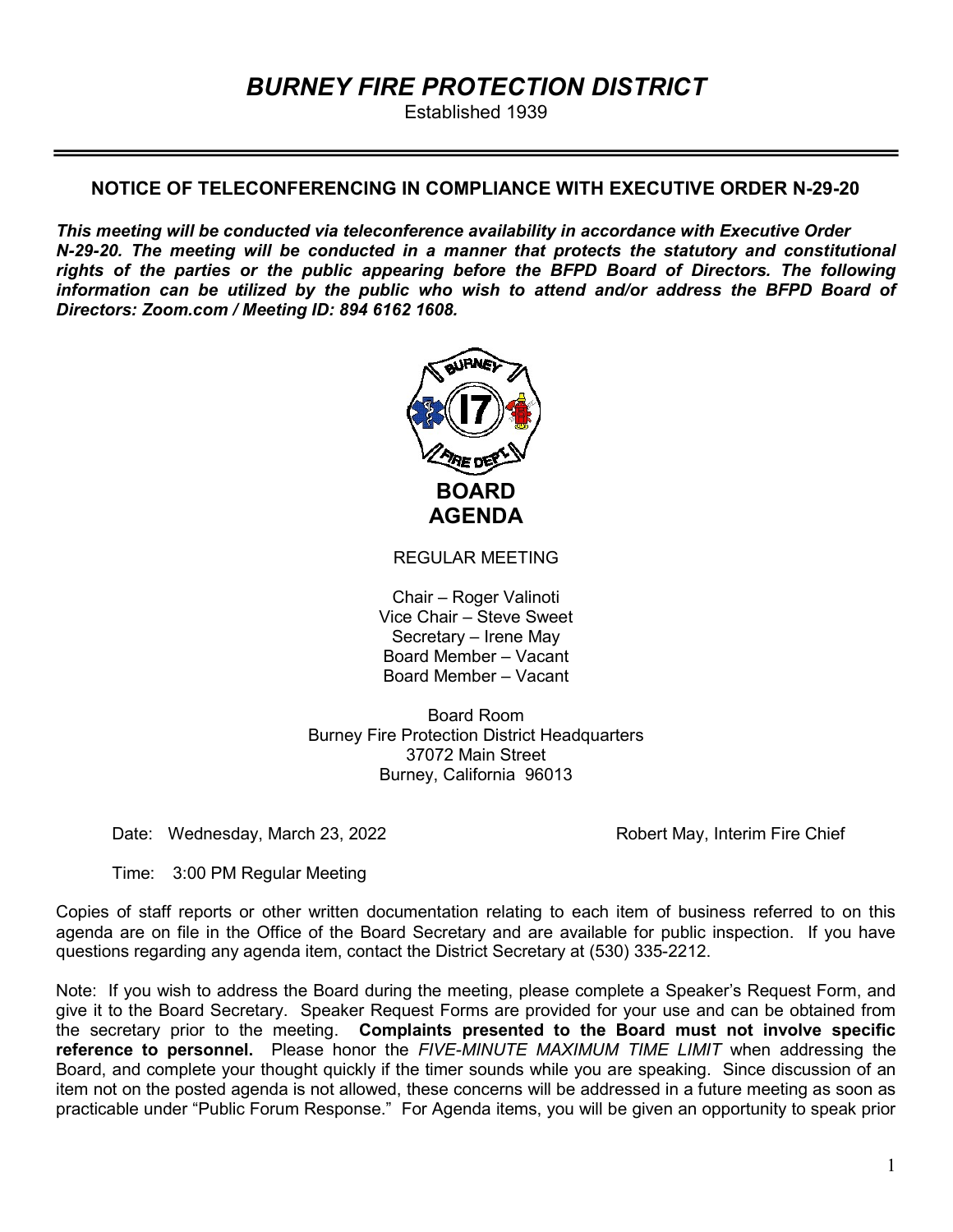to the Board completing its action. Please begin by stating your name and city of residence. If you wish to pass material to the Board, please hand it to the Board Secretary for distribution.

No boisterous conduct shall be permitted at any Board meeting. Persistence in boisterous conduct shall be grounds for summary termination, by the Chairperson, of the person's privilege of address.

No oral presentation shall include charges or complaints against any District employee, regardless of whether or not the employee is identified in the presentation by name or another reference, which tends to identify that employee. All charges or complaints against employees shall be submitted to the Board of Fire Commissioners under provisions contained in the Burney Fire Protection District Administrative Instruction. Willful disruption of any of the meetings of the Board of Fire Commissioners shall not be permitted. If the

Chairperson finds that there is, in fact, willful disruption of any meeting of the Board, he/she may order the room cleared and subsequently conduct the Board's business without the audience present except for duly accredited representatives of the news media, whom the Chairperson finds not to have participated in the disruption. After clearing the room, the Board may permit those persons, who in their opinion were not responsible for the willful disruption, to re-enter the meeting room.

#### BURNEY FIRE PROTECTION DISTRICT Board of Fire Commissioners Wednesday, March 23, 2022 3:00 PM Regular Meeting

# **OPEN SESSION**

## 1. MEETING CALLED TO ORDER

Chair Valinoti

 $\overline{a}$ 

# 2. FLAG SALUTE

Chair Valinoti

## 3. ROLL CALL

Roger Valinoti Steve Sweet Irene May

## 4. AGENDA APPROVAL

#### 5. ANNOUNCEMENTS

None.

## 6. PRESENTATIONS

Retiring Fire Chief and Board Members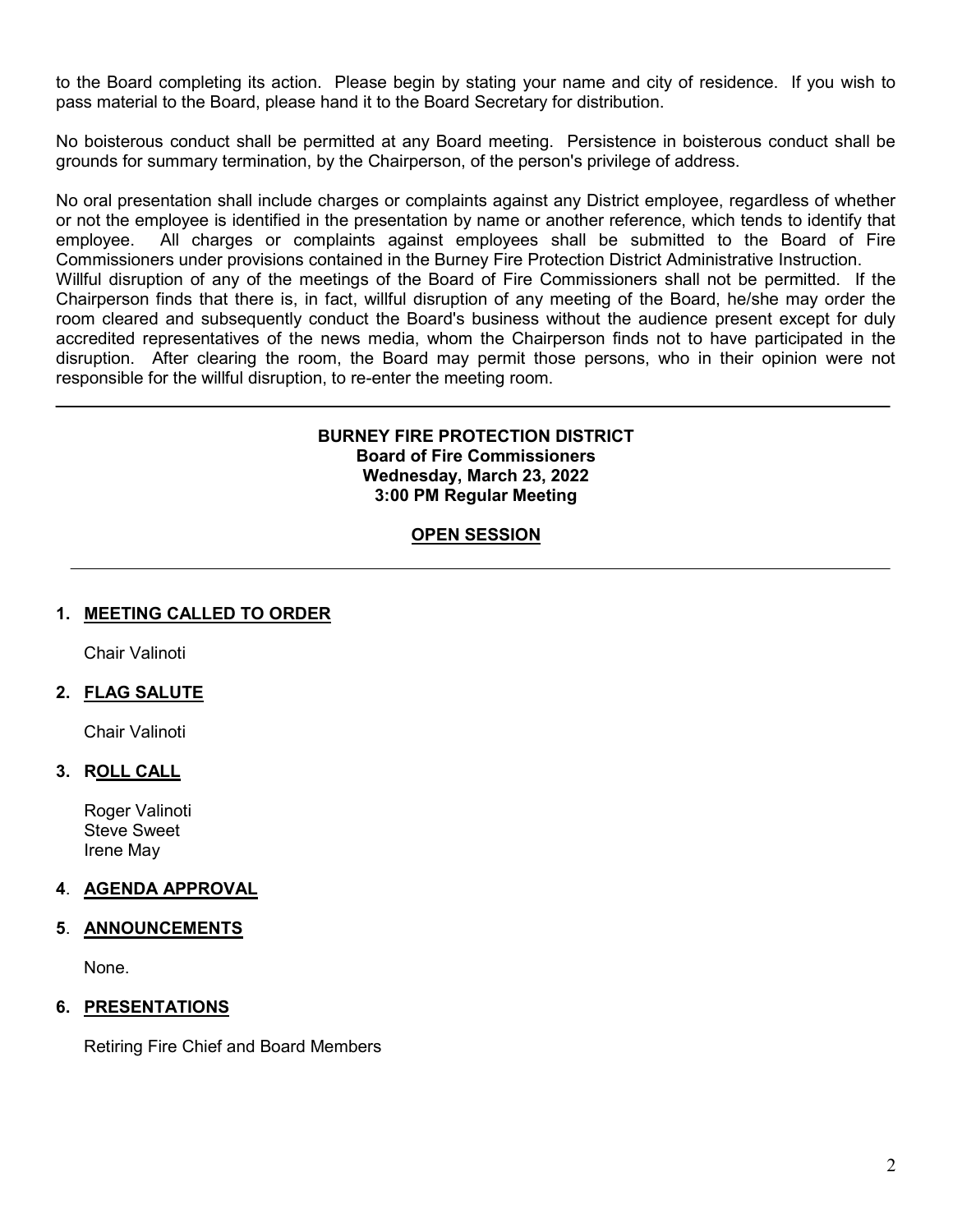# 7. COMMITTEE REPORTS

 Finance Strategic Plan Fire Station Relocation **Legislative** 

## 8. PUBLIC FORUM

Public Comments

## 9. PUBLIC FORUM RESPONSE

Response to public comments by Chief, if necessary.

#### 10. CONSENT CALENDAR

 Items are expected to be routine and non-controversial. They will be acted upon by the Board at one time, using one motion, without discussion. Any Commissioner, staff member, or interested person or party may request that an item be removed from the consent calendar for alter discussion.

- a. Approve payment of claims as submitted.
- b. Approval of the Minutes: Regular Meeting February 15, 2022.
- c. Monthly financial report for February 2022.
- d. Ambulance accounts receivable reports for February 2022 (Wittman and Sierra Receivables).

## 11. ITEMS REMOVED FROM THE CONSENT CALENDAR

## 12. DISCUSSION / ACTION ITEMS

- a. Request for Shasta County Board of Supervisors (BOS) to appoint a replacement Board Member (Caldwell). Update on Board of Directors open positions.
- b. Update on Full Time Firefighter Recruitment.
- c. Authorize Robert May, Interim Fire Chief to be a signer on US Bank, and Plumas Bank **Accounts**
- d. Update on FY 2020 2021 Audit.
- e. New Board Member interviews.

#### 13. FUTURE AGENDA ITEMS

#### 14. FIRE CHIEF'S REPORT

## 15. BOARD MEMBER REPORTS

## CLOSED SESSION

Personnel – Government Code 54957 – Personnel – Fire Chief Recruitment Update

At the conclusion of the Closed Session, reportable action, if any, will be reported in Open Session.

## OPEN SESSION

#### 16. RESULTS OF CLOSED SESSION